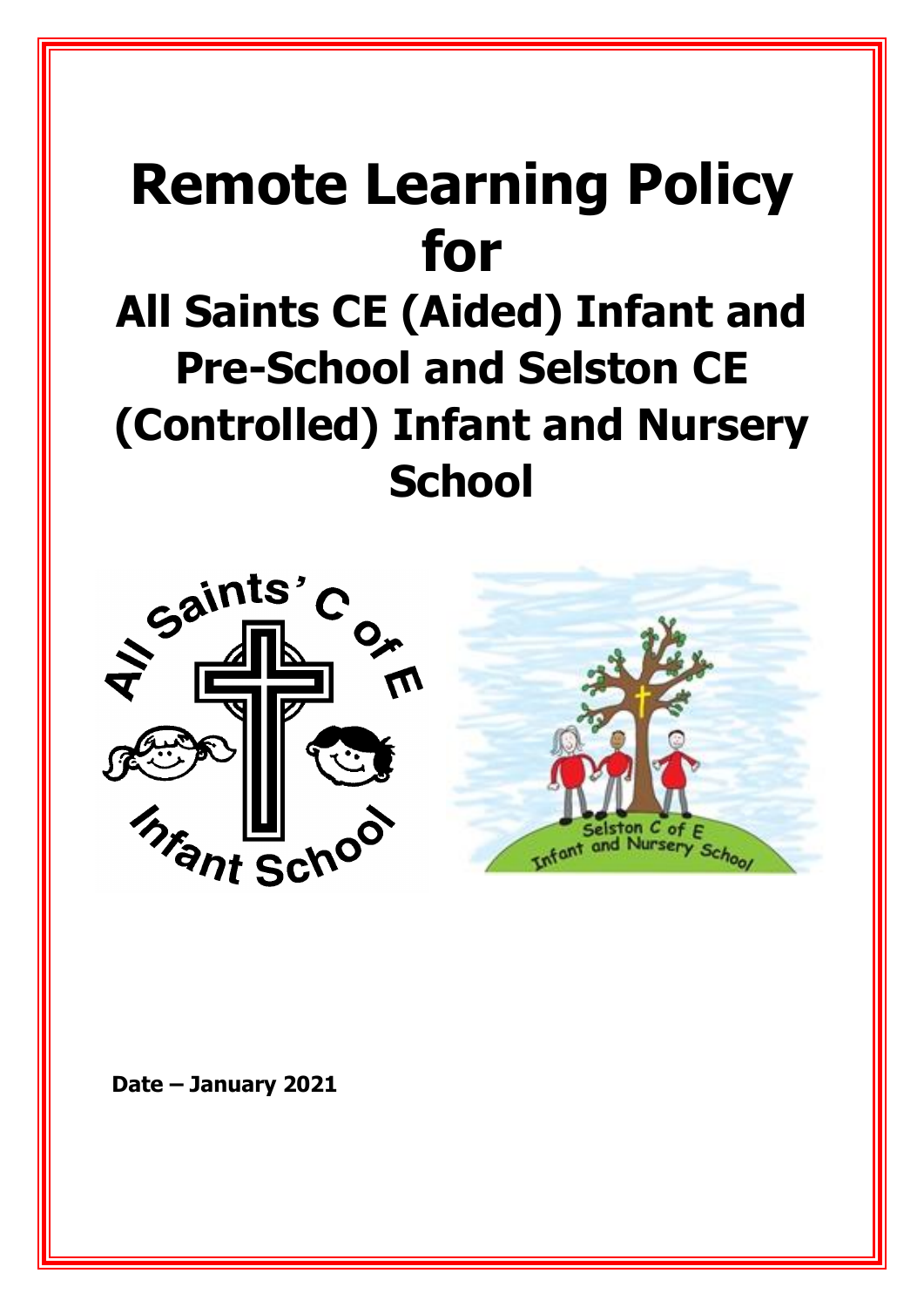# **ALL SAINTS CHURCH OF ENGLAND (VA) INFANT SCHOOL AND PRE-SCHOOL**

# **SELSTON CHURCH OF ENGLAND (VC) INFANT AND NURSERY SCHOOL**

# **MISSION STATEMENT**

# **Opening hearts and minds through the grace and love of God.**

At All Saints Infant School and Pre-School and Selston Infant and Nursery School children always come first and we try to nourish, challenge, prepare and inspire them within a Christian ethos.

We believe in valuing all who contribute towards the successful running of our schools and pre-school including children, parents, carers, governors, teaching and non-teaching staff.

This Mission Statement lies at the heart of our schools' aims. It is the philosophical basis for all of the schools' policies and through these, for everything that happens in and round the school. Our aspiration is for everyone at All Saints and Selston to:

- feel happy, secure, safe and valued at school and pre-school
- develop a growing awareness of their own inner self and spirituality, and of the power of the Christian faith to transform lives
- develop healthy relationships based on care, trust, compassion and forgiveness
- show acceptance for and understanding of others who may have different beliefs or needs
- strive for the highest standards of achievement, developing the confidence and skills to be independent, motivated and self-disciplined learners
- have a positive approach to life, contributing to the well-being of the community and building hope for the future

We hope that children will leave our schools with open hearts and minds, ready to respond to the opportunities that lie before them and to experience the joy of life in all its fullness.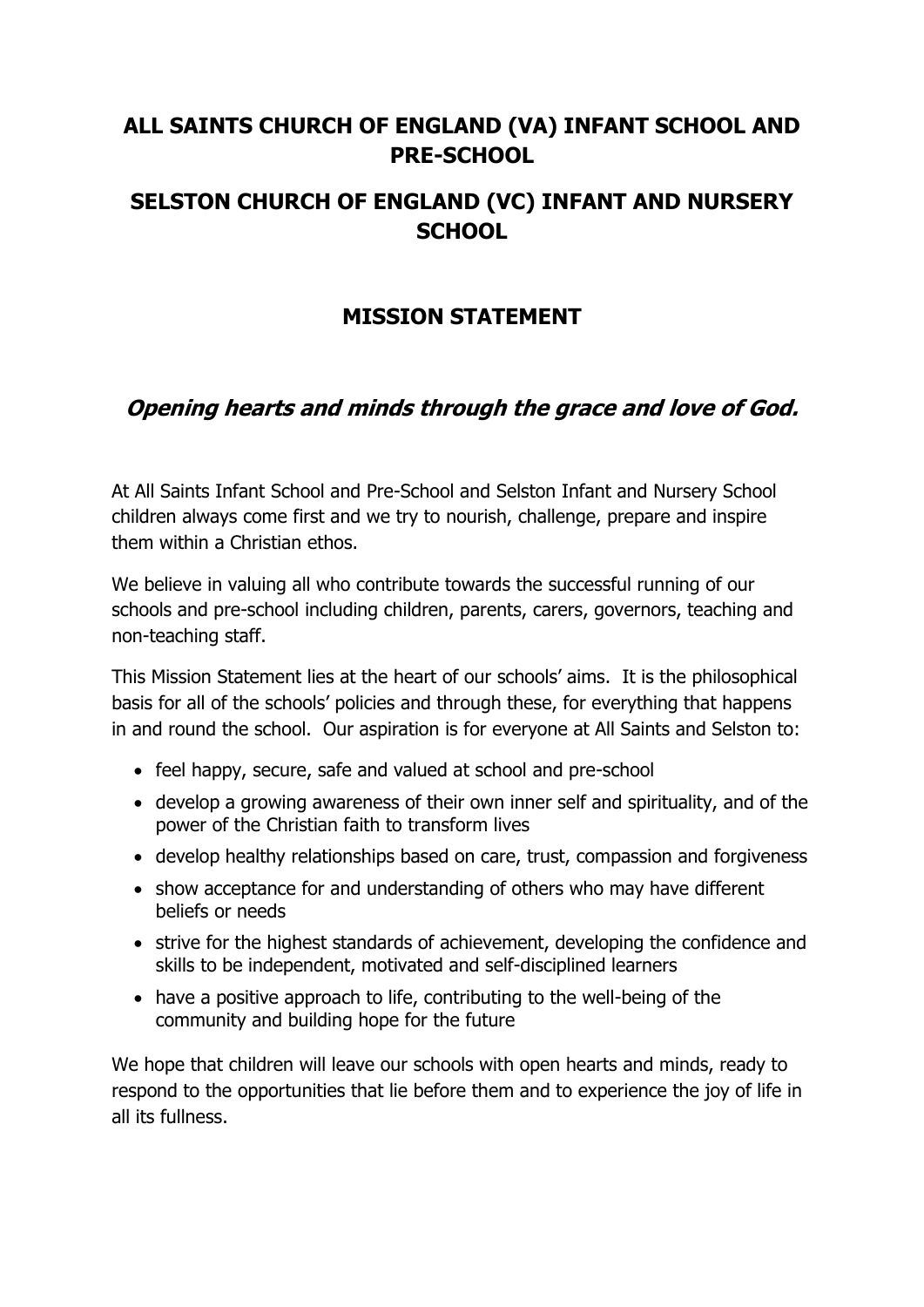#### **Remote Learning Policy**

#### **Introduction**

In the event of a school closure, we are committed to providing continuity of education to children and will do so through a process of remote (online) learning. Extensive remote learning applies when school is closed for an extended period of time, but a high proportion of children and teachers are healthy, and able to work from home. This policy does not normally apply in the event of short-term school closures, (e.g. inclement weather) or a short-term learner absence.

Remote learning may also be provided when children, in agreement with the school, have a period of absence but are able to work at home. This may apply in cases such as exclusion from school, longer-term illness where the child is able to complete work at home and isolation at following an infectious disease outbreak. There is no obligation for the school to provide remote education to children who do not attend school as a result of a term-time holiday. Similarly, remote learning would not be provided if parents made the decision without school's prior agreement and contravening official guidance, to remove their child from school as a precaution in the event of an infectious disease outbreak.

Through the implementation of this policy, we aim to address the key concerns associated with remote working, such as online safety, access to educational resources, data protection and safeguarding.

This policy aims to:

- minimise disruption to children's education and the delivery of the curriculum;
- ensure provision is in place for all children to access high quality learning resources;
- protect children from the risks associated with using devices connected to the internet;
- ensure data remains secure and is not lost or misused;
- ensure robust safeguarding measures continue to be in effect during the period of remote learning;
- ensure all children have the provision they need to complete their work to the best of their ability, and to remain happy, healthy and supported.

#### **Remote learning for individual children who are self-isolating**

The school will provide a study pack consisting of activities linked to current learning in English, Maths, Religious Education, Foundation Subjects and Personal Social and Health Education.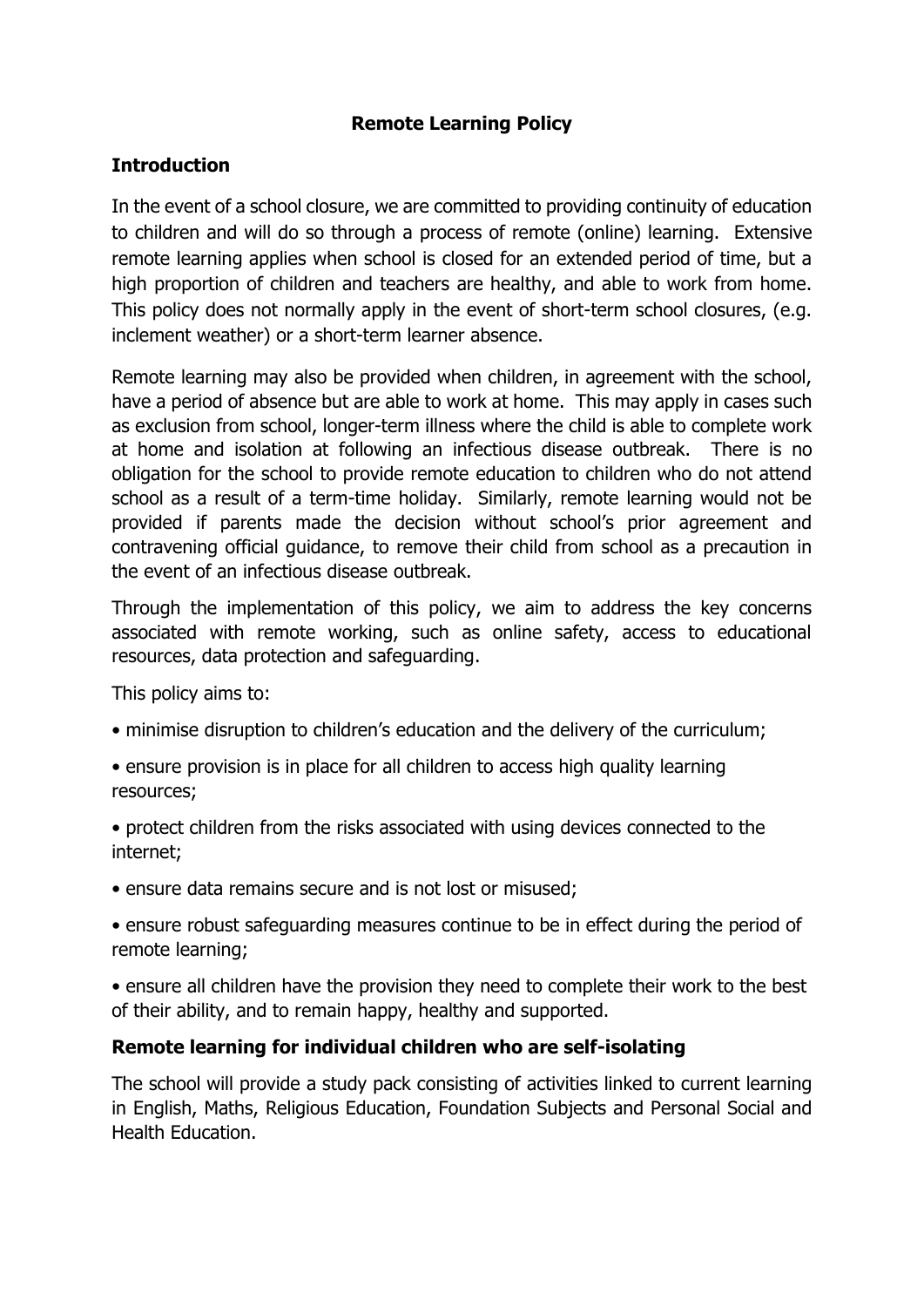#### **Remote learning in the event of extended school closure**

The online platforms the school will use are Seesaw, Zoom and Facebook. The school will provide continuity of education in the following ways:

• Regular direct instruction from staff, with the opportunity for children and parents/carers to ask questions online. Staff will deliver live and recorded content. Live sessions may be whole-class, small group or individual.

• Staff will make use of a range of online websites including Youtube, White Rose, BBC Bitesize and Oak National Academy.

• Children will be provided with instructions as to how to complete the work and staff will be able to respond.

• Children will respond in a variety of ways – speaking, writing, drawing, video, photograph, model-making or voice message.

• For those children who do not have access to the online platform, we will endeavour to loan equipment in order to facilitate their participation. At the very least, paper copies will be provided.

• Where possible and appropriate, certain children may be offered one to one tuition in school for short periods of time.

We realise that the circumstances that cause our school to close will affect families in different ways. In our planning, we will take individual needs into account. We will be flexible with regards to:

- Parents/carers working from home so access to technology as a family may be limited.
- Parents/carers who have two or more children trying to access technology.
- Staff who may be managing their own families' requirements.

• Technological problems which mean that systems may not always function as they should.

• Equipment that is available in the home. For example, staff will not assume that all children have access to a printer.

#### **Feedback**

Providing timely and helpful feedback is a cornerstone of good teaching and learning. Whilst this may be more challenging with remote learning, staff will endeavour to provide regular feedback to children. Under normal circumstances, not all pieces of work are formally marked by staff and this would continue to be the case should our school move to remote learning. Staff are encouraged to set work that is designed to enable meaningful feedback. Through our learning platforms, they can assess children's understanding, deal with misconceptions, review their work and provide encouragement and suggestions for improvement.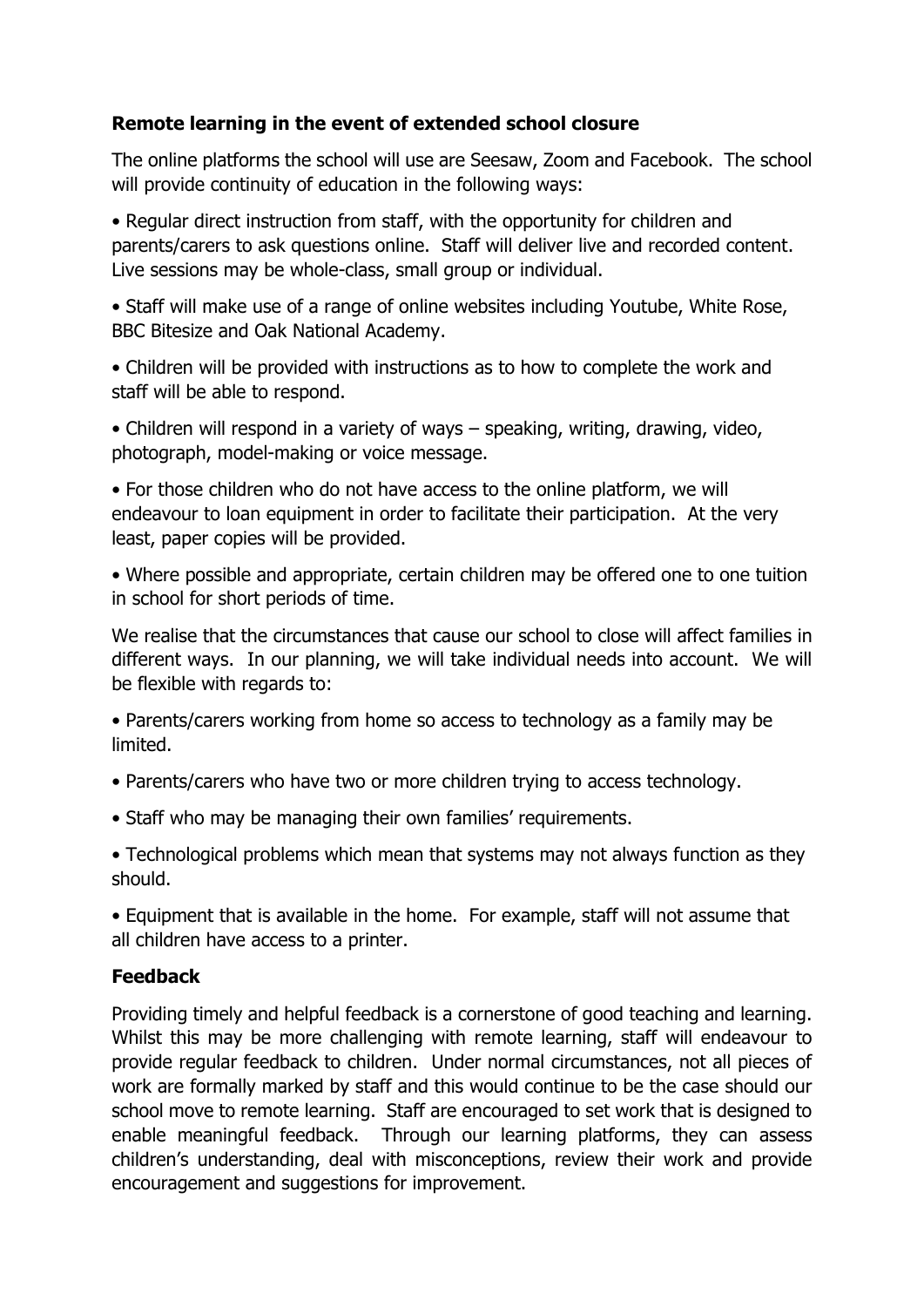#### **ROLES AND RESPONSIBILITIES**

#### **School staff**

Staff will be working their normal hours, either at home or in school. If they are unable to work for any reason during this time, for example, due to sickness or caring for a dependent, they should report this using the normal absence procedure. Other staff will cover the member of staff who is unwell to ensure that activities are uploaded and shared with parents/carers. Staff will be expected to take regular breaks away from the computer or i-Pad. If they have any questions or concerns about remote learning, they should speak to the Head of School or Deputy Headteacher. The school's Child Protection Policy still applies to all interactions between children, staff and parents/carers. In that policy, there are specific requirements to which staff must adhere, whether they are at home, in the community or at school.

Teachers are responsible for:

#### **Setting work:**

• Teaching and activities will be uploaded on Seesaw or Facebook.

• Key Stage 1 staff will provide live and pre-recorded teaching for an average of three hours each day. This will consist of phonics, English, mathematics, Religious Education, PSHE and foundation subjects. A daily story will be shared and parents/carers are encouraged to read with their child each day. Practical tasks which can be completed around the home will also be set.

• EYFS staff will provide activities to support the prime and specific areas of learning (Communication and Language, Personal, Social and Emotional Development, Physical Development, Literacy, Mathematics, Understanding the World, Expressive Arts and Design). Tasks will be set which maximise everyday family experiences (e.g. counting the shoes by the front door, drawing their view from a window, etc.). In Reception, teachers will provide live daily teaching of phonics and mathematics. Children will also be given opportunities to practise early reading, writing and mathematical skills. Stories will be recorded by staff and parents/carers are also encouraged to read with their child each day.

• Where appropriate work will be differentiated to ensure that EAL and SEND children are able to access tasks.

• Instructions for completion of the work will be clear and activities should not always rely on a computer or device.

• Staff will be aware of their surroundings when recording lessons at home.

#### **Responding to parents/carers and children:**

- Contact with parents/carers will be via Seesaw, Zoom, Facebook, email or telephone.
- Staff should not use a personal device that shares their personal contact details.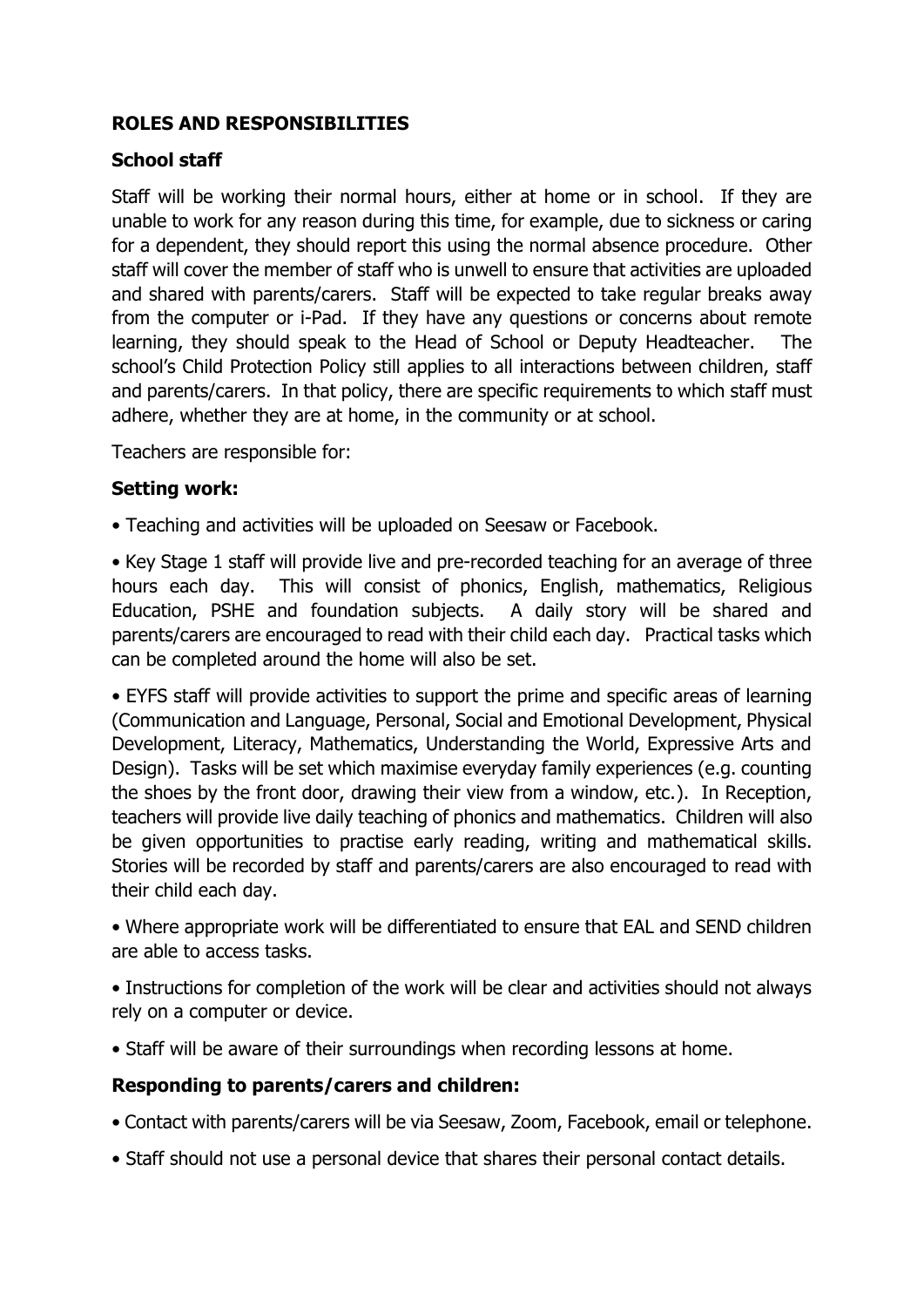• Any work that is uploaded or sent to school should receive an acknowledgement and praise from a member of staff as soon as possible.

• Regular whole class virtual meetings will take place as appropriate.

• Class teachers will make regular telephone calls to the parents/carers of all of children in their class, if these children are not in school.

#### **Attending virtual meetings with colleagues:**

- All staff will be required to take part in virtual meetings with colleagues.
- All staff will be required to undertake remote and/or online CPD.

#### **Subject Leaders**

Alongside their teaching responsibilities, as outlined above, Subject Leaders may:

• consider whether any aspects of the curriculum need to change to accommodate remote learning;

• work with colleagues to ensure the work set in their subject is appropriate and consistent;

- monitor the work set in their subject;
- alert staff to resources they can use in their subject.

#### **SEND**

The Inclusion Leader is responsible for coordinating provision for pupils with SEND across the school as set out within the school's SEND Policy. During a period of enforced school closure, the Inclusion Leader will continue to:

• maintain contact with SEND children and their families by email, telephone or Zoom calls and feed back to individual members of staff;

• support staff to adapt provision maps to ensure continuity of learning for children with SEND;

• ensure completion of necessary SEND paperwork and/or applications.

#### **Senior Leadership Team (SLT)**

Alongside any teaching responsibilities, senior leaders are responsible for:

- coordinating the remote learning approach across the school;
- monitoring the effectiveness of the remote learning activities through contact with teachers and subject leaders and reviewing the work set;
- identifying which families have no access to the internet and problem-solving this;
- overseeing the on-going wellbeing and CPD of staff;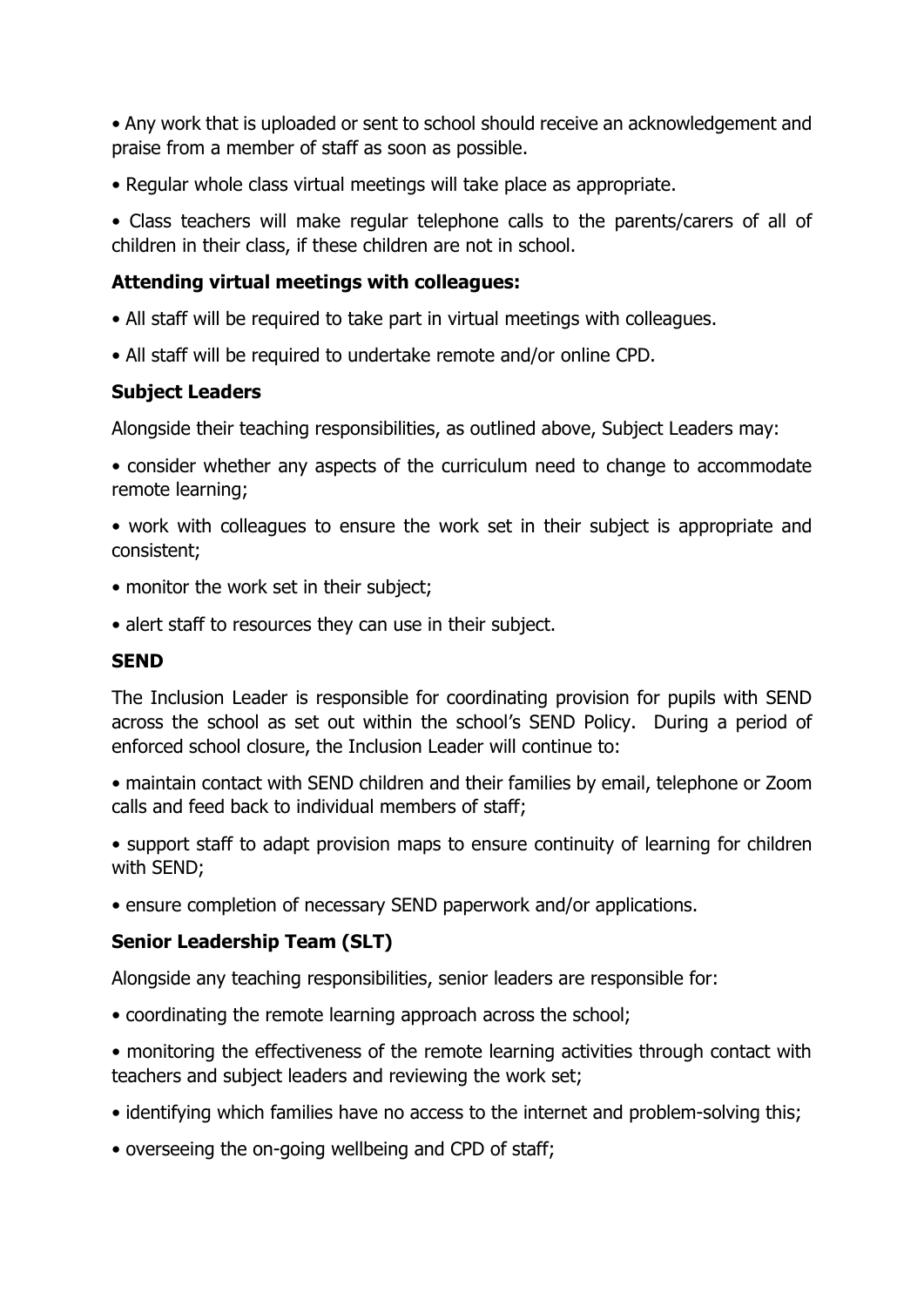- responding to staff concerns about a lack of communication with families;
- monitoring the welfare of vulnerable families;
- keeping in regular contact with staff.

#### **Designated Safeguarding Lead (DSL) and Deputy Designated Safeguarding Leads (DDSLs)**

In the event of a school closure, children, parents/carers and staff are reminded that the school's Child Protection Policy still applies to all interactions between pupils and staff. This outlines a specific code of conduct to which school staff must adhere, whether they are at home, in the community or at school. The responsibilities are identified within the school's Child Protection Policy.

#### **Children and parents/carers**

Staff will expect children to:

- make every effort to attend all live Zoom sessions;
- try their best to complete at least some of the activities provided on a daily basis;
- take part in physical activities every day;
- do some reading (or listen to some reading) every day;
- log on to their online accounts such as Bug Club and Purple Mash;
- seek help if they need it from an adult(s) at home or staff member through Seesaw or Zoom.

#### **Staff will expect parents/carers to:**

- support their child to the best of their ability, taking their own circumstances into account;
- help their child to log onto Zoom sessions and their online accounts;
- seek help from school if they need it;
- be respectful when making any complaints or concerns known to staff.

#### **Information Technology**

Staff are responsible for:

- resolving problems with systems used to set and collect work;
- helping staff and parents/carers with any technical issues;
- reviewing the security of remote learning systems and flagging any data protection breaches to the DPO;
- assisting children and parents/carers with internet or device access.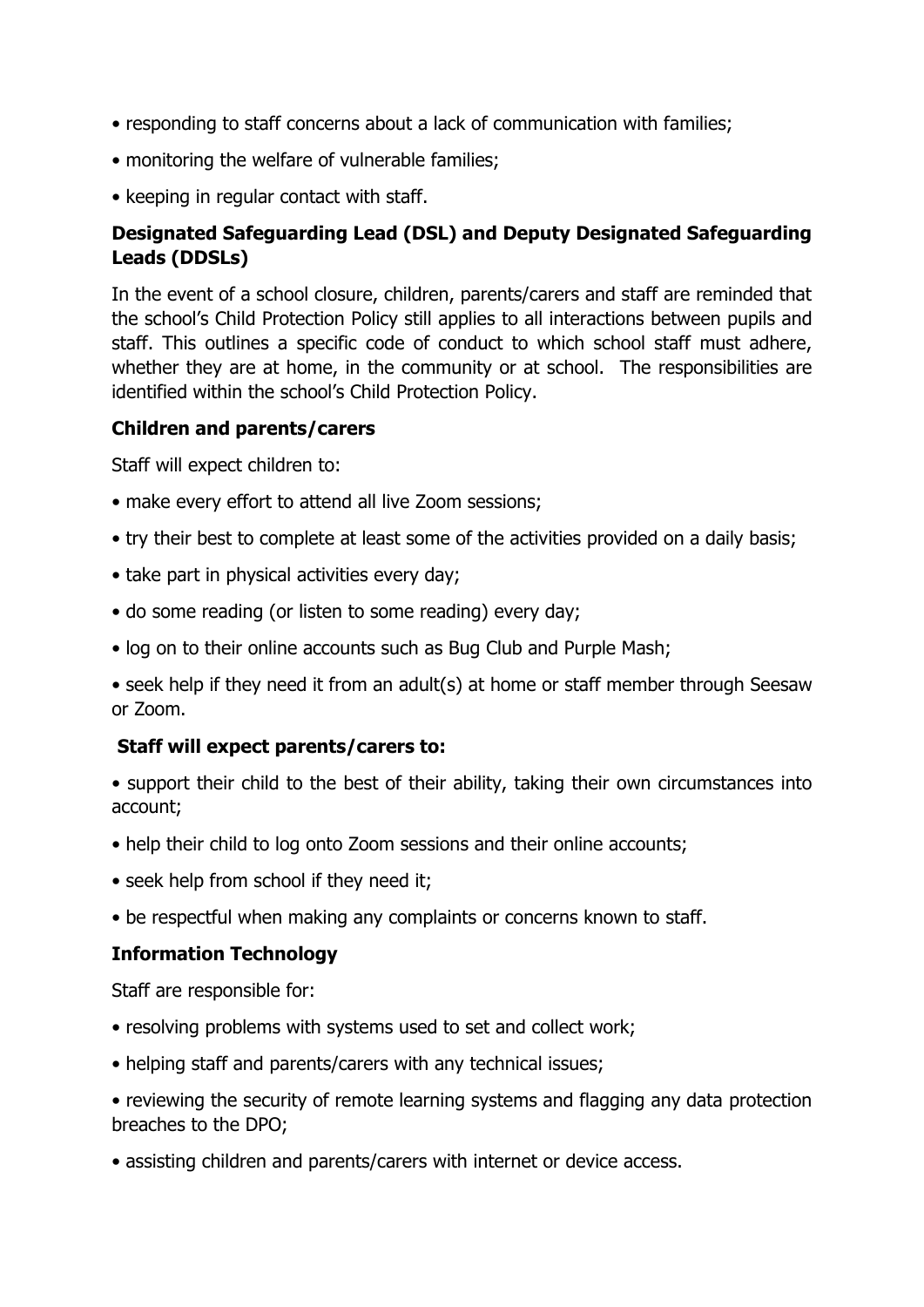#### **DATA PROTECTION**

#### **Accessing personal data**

When accessing personal data for remote learning purposes, all staff will immediately delete it from devices that have been used. Personal data will not kept on paper so that there is limited risk of loss. Personal data will be transferred by encrypted school email only.

#### **Processing personal data**

Staff may need to collect and/or share personal data (e.g. email addresses) as part of the remote learning system. As long as this processing is necessary for the school's official functions, individuals will not need to give permission for this to happen. However, staff are reminded to collect and share as little personal data as possible online.

#### **Keeping devices secure**

Staff will take appropriate steps to ensure their devices remain secure. This includes, but is not limited to:

• keeping the device password-protected with strong passwords (at least 8 characters, with a combination of upper- and lower-case letters, numbers and special characters);

• ensuring the hard drive is encrypted (this means if the device is lost or stolen, no one can access the files stored on the hard drive by attaching it to a new device);

- making sure the device locks if left inactive for a period of time;
- not sharing the device among family and friends;
- installing antivirus and anti-spyware software;
- keeping operating systems up to date (always install the latest updates).

#### **Governing Body**

The Governing Body is responsible for:

- supporting staff well-being;
- monitoring the school's approach to providing remote learning ensuring high quality education;
- directing parents/carers with queries and questions to the School Office.

#### **Food provision**

The school will support parents/carers to access any additional support they may need, including food banks. Vouchers, food parcels or packed lunches will be provided to families who are entitled to Free School Meals.